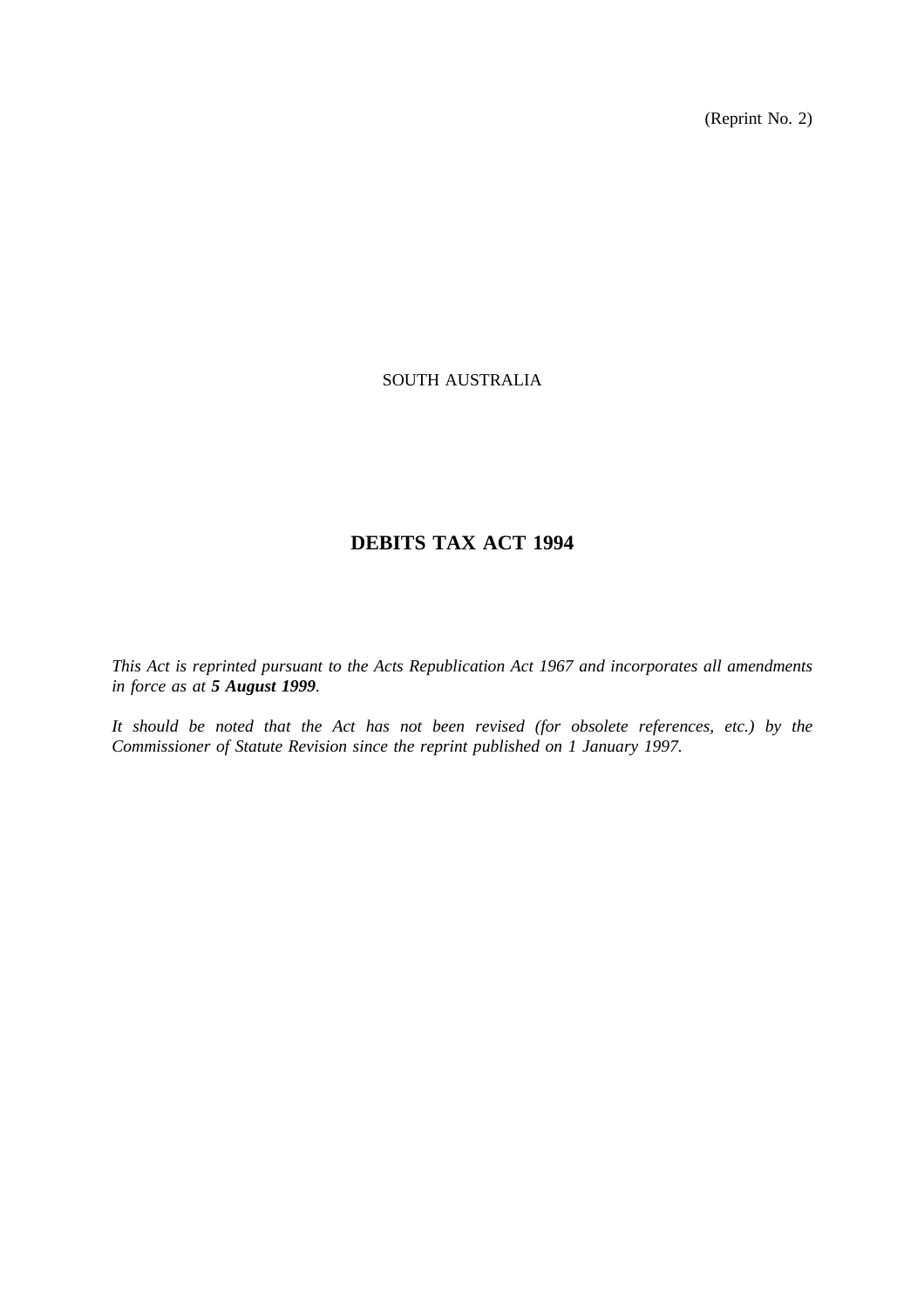# **SUMMARY OF PROVISIONS**

# **PART 1 PRELIMINARY**

- 1. Short title
- 2. Commencement
- 3. Definitions
- 4. Deemed separate debits
- 5. Taxation Administration Act

# **PART 2 IMPOSITION AND AMOUNT OF TAX**

- 8. Imposition of tax
- 9. Amount of tax

### **PART 3 LIABILITY TO TAX**

- 10. Liability to tax<br>11. When tax payal
- When tax payable
- 12. Recovery of tax by financial institutions
- 13. Certificates of exemption from tax
- 14. Offences relating to certificates of exemption

# **PART 4 RETURNS AND REFUNDS**

- 15. Returns in respect of taxable debits<br>16. Refund of amounts incorrectly paid
- Refund of amounts incorrectly paid
- 17. Refunds of tax paid on excluded debits

#### **PART 8 MISCELLANEOUS**

- 44. Return in relation to exempt accounts<br>53. Regulations
- **Regulations**

# **SCHEDULE**

*Amount of tax*

#### **APPENDIX LEGISLATIVE HISTORY**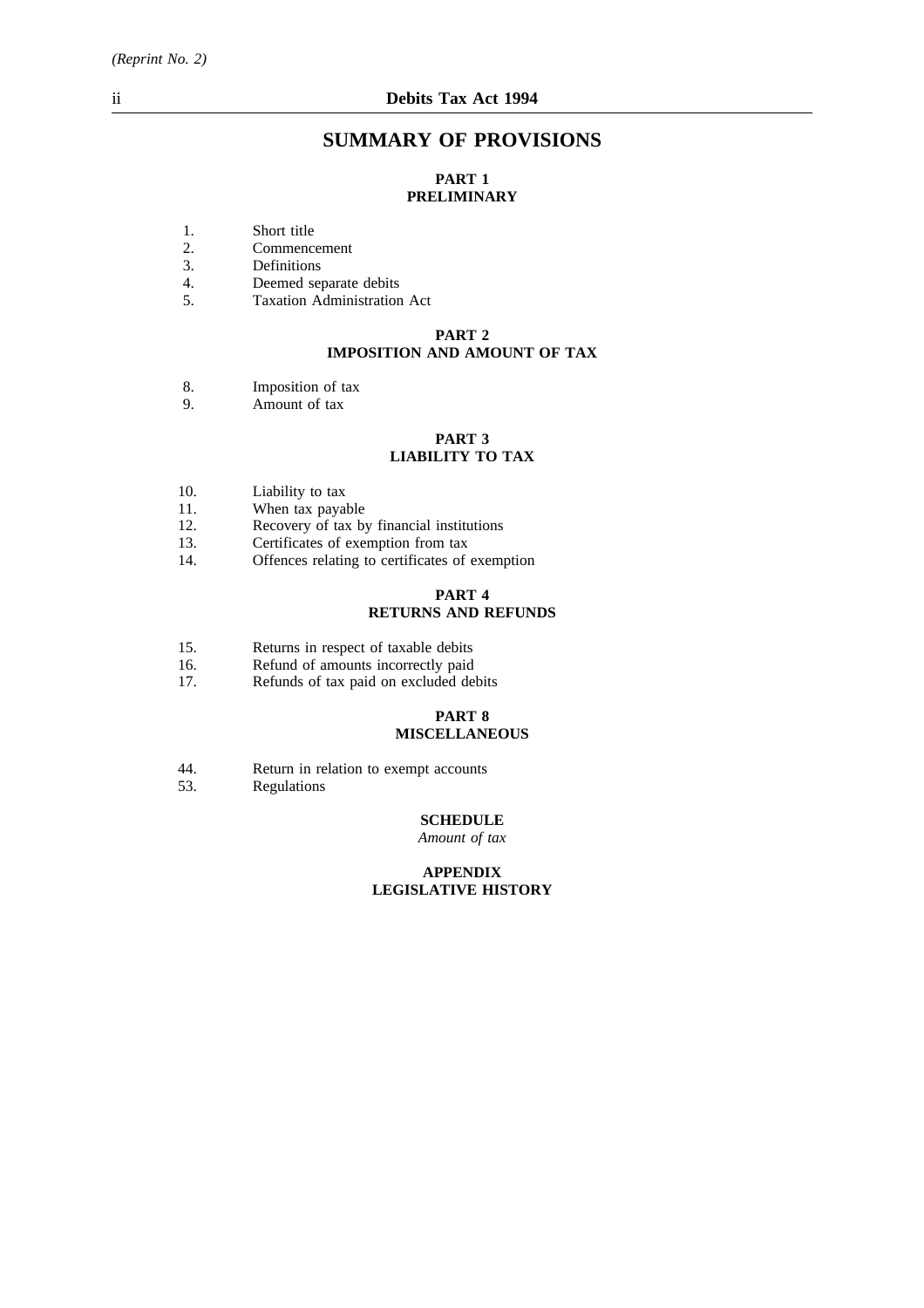# **DEBITS TAX ACT 1994**

being

Debits Tax Act 1994 No. 13 of 1994 [Assented to 12 May 1994]<sup>1</sup>

as amended by

Statutes Amendment (Taxation Administration) Act 1996 No. 82 of 1996 [Assented to 5 December 1996]<sup>2</sup> Statutes Amendment (Financial Institutions) Act 1999 No. 41 of 1999 [Assented to 5 August 1999]<sup>3</sup>

- <sup>1</sup> Came into operation 1 July 1994: s. 2.<br><sup>2</sup> Came into operation 1 January 1997: C
- <sup>2</sup> Came into operation 1 January 1997: *Gaz*. 19 December 1996, p. 1924.
- **<sup>3</sup> Part 2 (ss. 4 & 5) came into operation 1 December 1998: s. 2.**

### *NOTE:*

- *Asterisks indicate repeal or deletion of text.*
- *Entries appearing in bold type indicate the amendments incorporated since the last reprint.*
- $\ddot{\phantom{a}}$ *For the legislative history of the Act see Appendix.*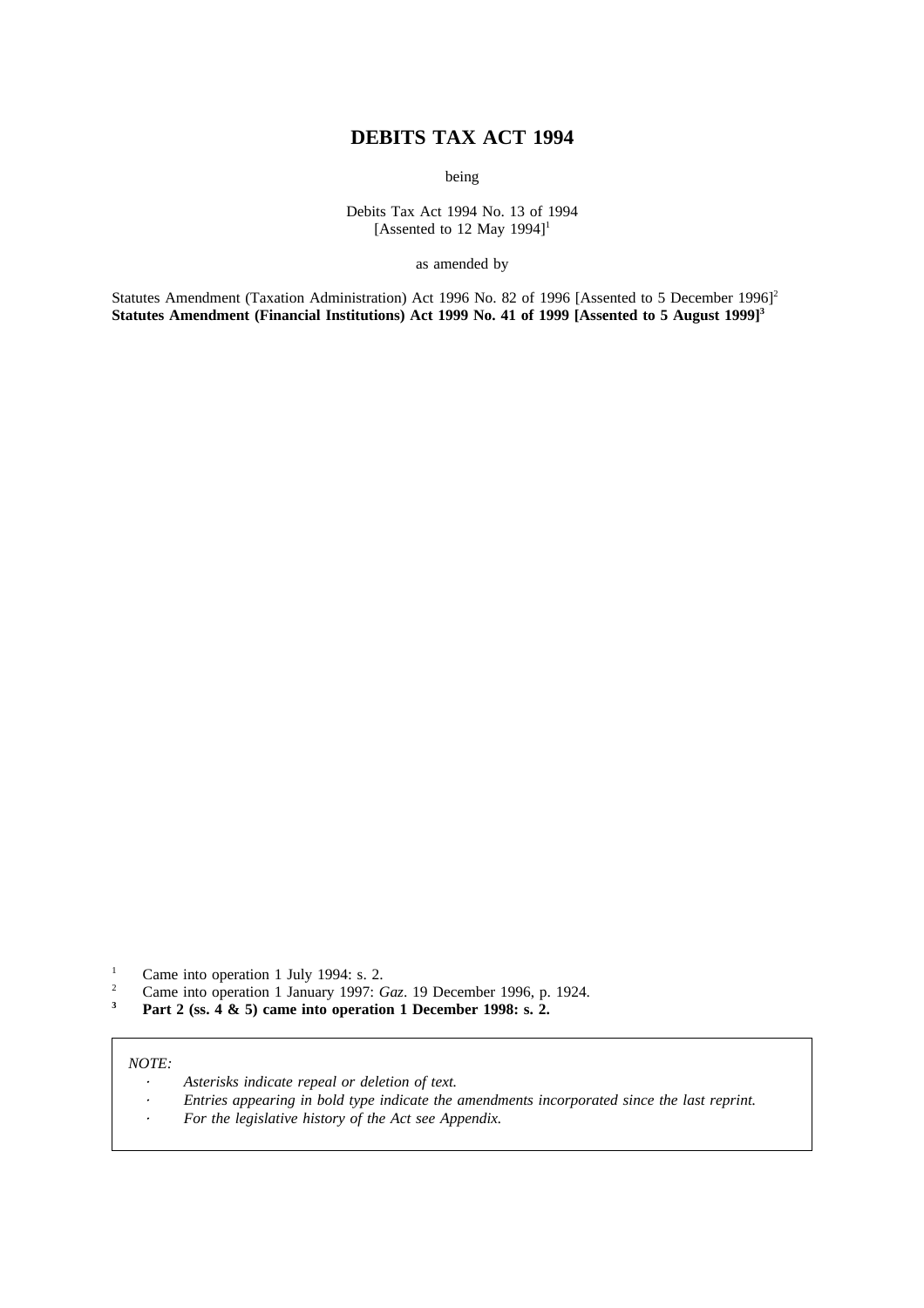## **An Act to make provision for a tax on certain debits made to accounts kept with financial institutions; and for other purposes.**

The Parliament of South Australia enacts as follows:

# **PART 1 PRELIMINARY**

## **Short title**

**1.** This Act may be cited as the *Debits Tax Act 1994*.

#### **Commencement**

**2.** This Act will come into operation on 1 July 1994.

#### **Definitions**

**3.** (1) In this Act—

"**account**" means—

*(a)* an account kept with a financial institution, being an account to which payments by the financial institution in respect of cheques drawn on the financial institution by the account holder, or by any one or more of the account holders, may be debited; or

\*\*\*\*\*\*\*\*\*\*

"**account holder**" means the person in whose name, or either or any of the persons in whose names, the account is kept;

"**account transaction**", in relation to an account, means—

*(a)* the payment of a cheque; or

\*\*\*\*\*\*\*\*\*\*

*(c)* the doing of any other act or thing,

that will result in the making of a debit to that account;

"**assessment**" means an assessment or reassessment by the Commissioner under Part 3 of the *Taxation Administration Act 1996*;

"**certificate of exemption**" means a certificate under section 13;

"**cheque**" has the same meaning as in the *Cheques Act 1986* of the Commonwealth;

"**Commissioner**" means the person appointed or acting as the Commissioner of State Taxation, and includes a person appointed or acting as a Deputy Commissioner of State Taxation (*see Part 9 of the Taxation Administration Act 1996*);

"**company**" means a body corporate, a partnership or any other unincorporated association or body of persons;

"**eligible debit**" means a debit (other than an excluded debit or an exempt debit) made to an account;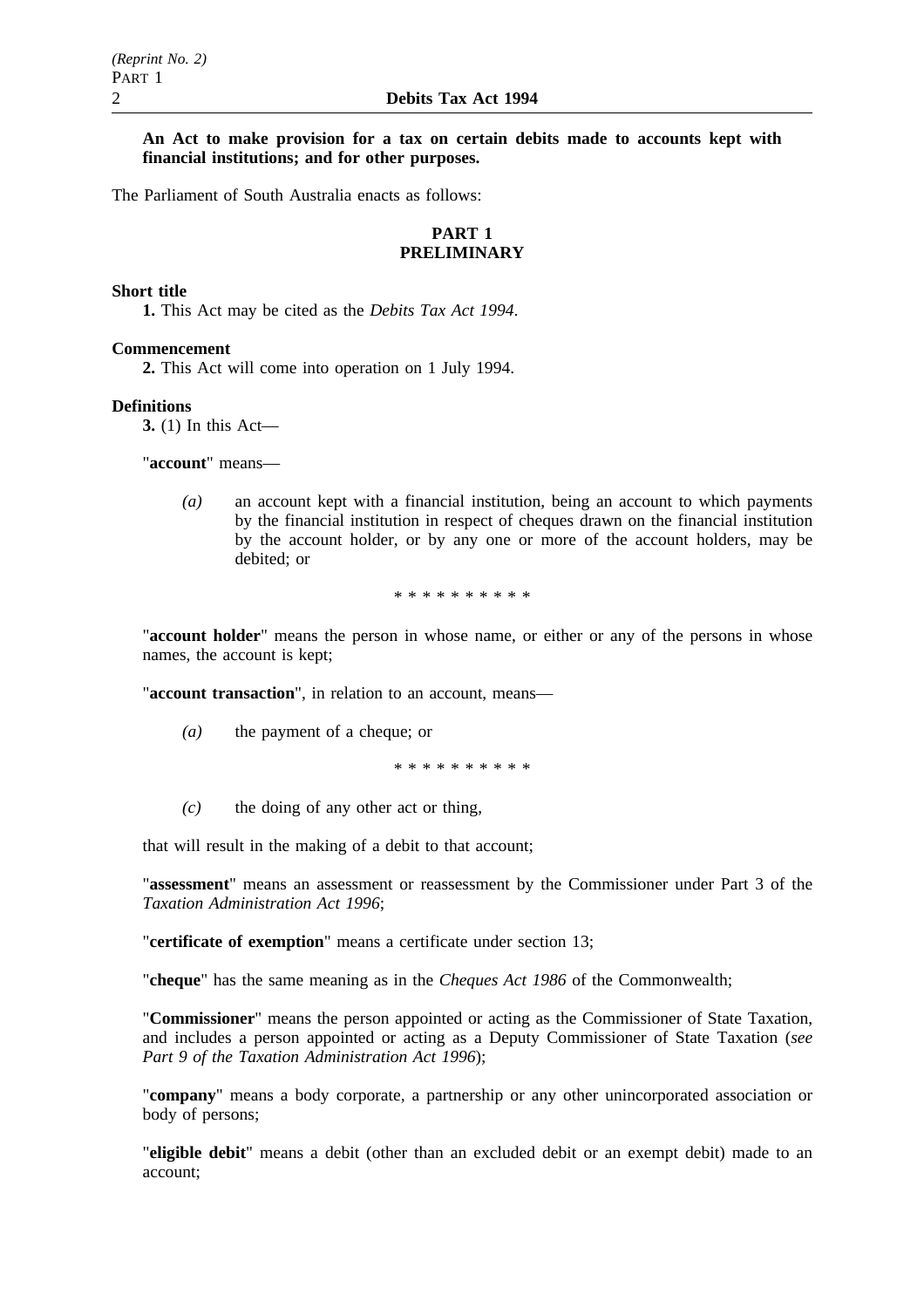"**excepted goods**", in relation to a Department, authority, corporation or body, means goods, or goods included in a class of goods, that are declared by the regulations to be excepted goods;

"**excepted services**", in relation to a Department, authority, corporation or body, means services, or services included in a class of services, that are declared by the regulations to be excepted services;

"**excluded debit**" means a debit—

- *(a)* made to an account kept with a financial institution in the name of—
	- (i) the Governor-General or the Governor of a State; or
	- (ii) a government of a country other than Australia; or
	- (iii) a person who, but for section 10(3), would be entitled to exemption from the tax by virtue of any other law of the State of South Australia, being a debit made in relation to a transaction or transactions carried out by or on behalf of the person for purposes related wholly and exclusively to the person's private or domestic affairs, other than purposes related to activities that constitute the carrying on of a business by that person in Australia; or
	- (iv) an organisation other than—
		- (A) a Department of the Government of the Commonwealth or of a State or Territory; or
		- (B) an authority of the Commonwealth or of a State or Territory; or
		- (C) a council within the meaning of the *Local Government Act 1934*,

that, but for section  $10(3)$ , would be entitled to exemption from the tax by virtue of any other law of the State of South Australia, being a debit made in relation to a transaction or transactions carried out by or on behalf of the organisation wholly or exclusively in engaging in its official activities; or

- (v) any of the following:
	- (A) a public benevolent or a religious institution;
	- (B) a public hospital or a hospital that is carried on by an association or other body of persons otherwise than for purposes of profit or gain to the individual members of that association or other body;
	- (C) a university, a government college or government school, or a college or school that is carried on by an association or other body of persons otherwise than for purposes of profit or gain to the individual members of that association or other body,

being a debit made in relation to a transaction or transactions carried out by or on behalf of the institution, hospital, university, college or school, as the case may be, wholly and exclusively in furtherance of its objects; or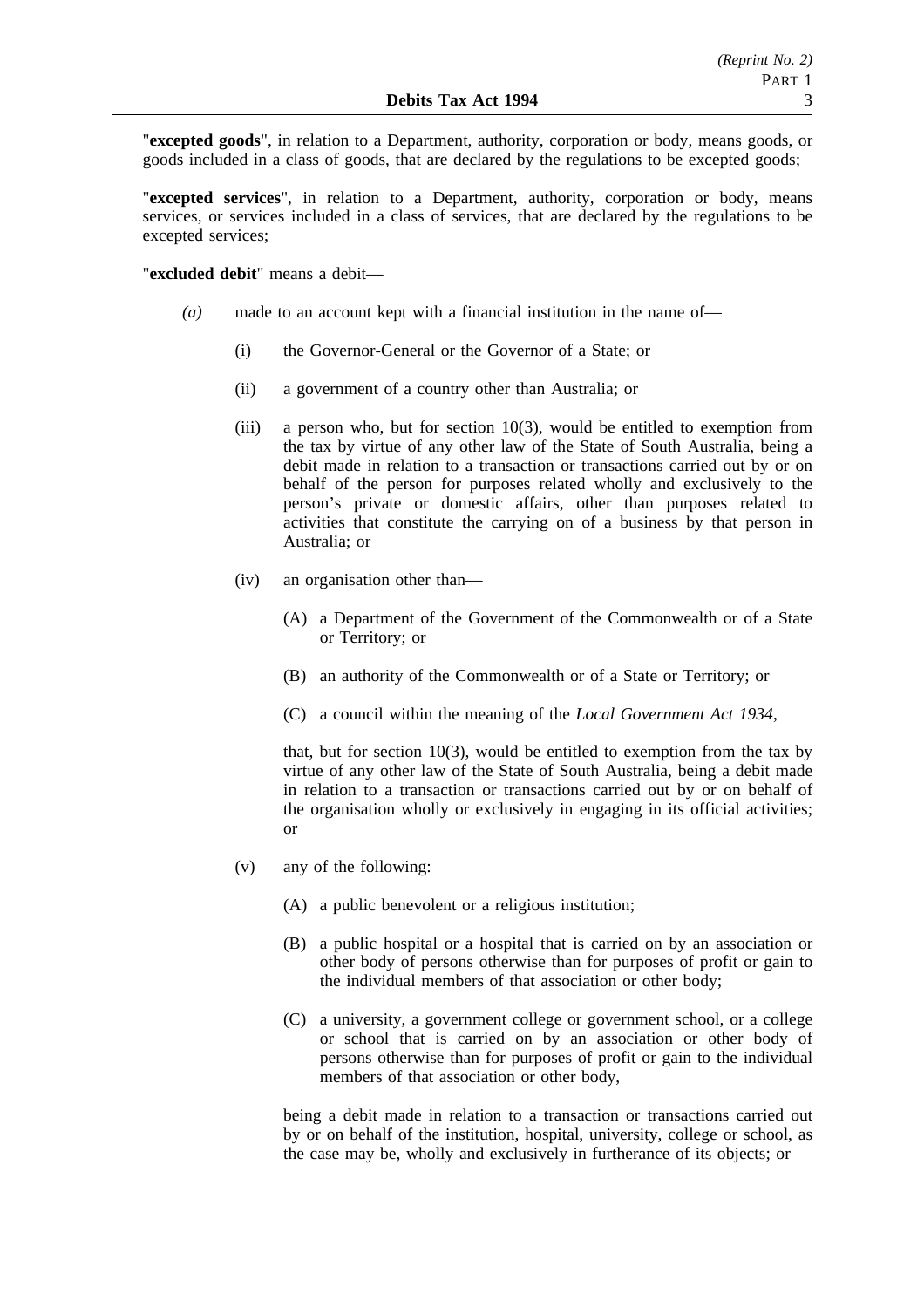- (vi) a society, institution or organisation that has been established, and is carried on, wholly and exclusively for the purpose of raising money for, or otherwise promoting the interests of, a specified institution, hospital, university, college or school referred to in subparagraph (v), being a debit made in relation to a transaction or transactions carried out by or on behalf of that society, institution or organisation wholly and exclusively in furtherance of its objects; or
- (vii) any of the following:
	- (A) a Department of the Government of the Commonwealth or of a State or Territory;
	- (B) an authority of the Commonwealth or of a State or Territory;
	- (C) a council within the meaning of the *Local Government Act 1934*,

other than such a Department, authority, corporation or body the sole or principal function of which is to carry on an activity in the nature of a business (whether or not for profit), not being a debit made in relation to a transaction or transactions entered into by or on behalf of the Department, authority, corporation or body in connection with the carrying on of an activity (other than an activity that forms a minor or insignificant part of the functions of the Department, authority, corporation or body) in the nature of a business (whether or not for profit); or

- (viii) an authority of the Commonwealth, or of a State or Territory, that is prescribed for the purposes of this subparagraph; or
- (ix) an organisation that is established by an agreement to which Australia is a party and which obliges Australia to grant that organisation an exemption from the tax, being a debit made in relation to a transaction or transactions carried out by or on behalf of the organisation wholly and exclusively in engaging in its official activities; or
- (x) a person who holds an office in an organisation established by an agreement to which Australia is a party and which obliges Australia to grant the holder of that office an exemption from the tax, being a debit made in relation to a transaction or transactions carried out by or on behalf of the person for purposes related wholly and exclusively to his or her private or domestic affairs, other than purposes related to activities that constitute the carrying on of a business by that person in Australia; or
- *(b)* made to an account kept with a financial institution (in this paragraph called the "**account keeping institution**") in the name of another financial institution (in this paragraph called the "**account holding institution**") where—
	- (i) either of the following conditions is satisfied:
		- (A) the business carried on by the account holding institution in South Australia consists wholly or principally of banking business;
		- (B) all debits made, or to be made, to the account are in connection with banking business carried on by the account holding institution in South Australia; and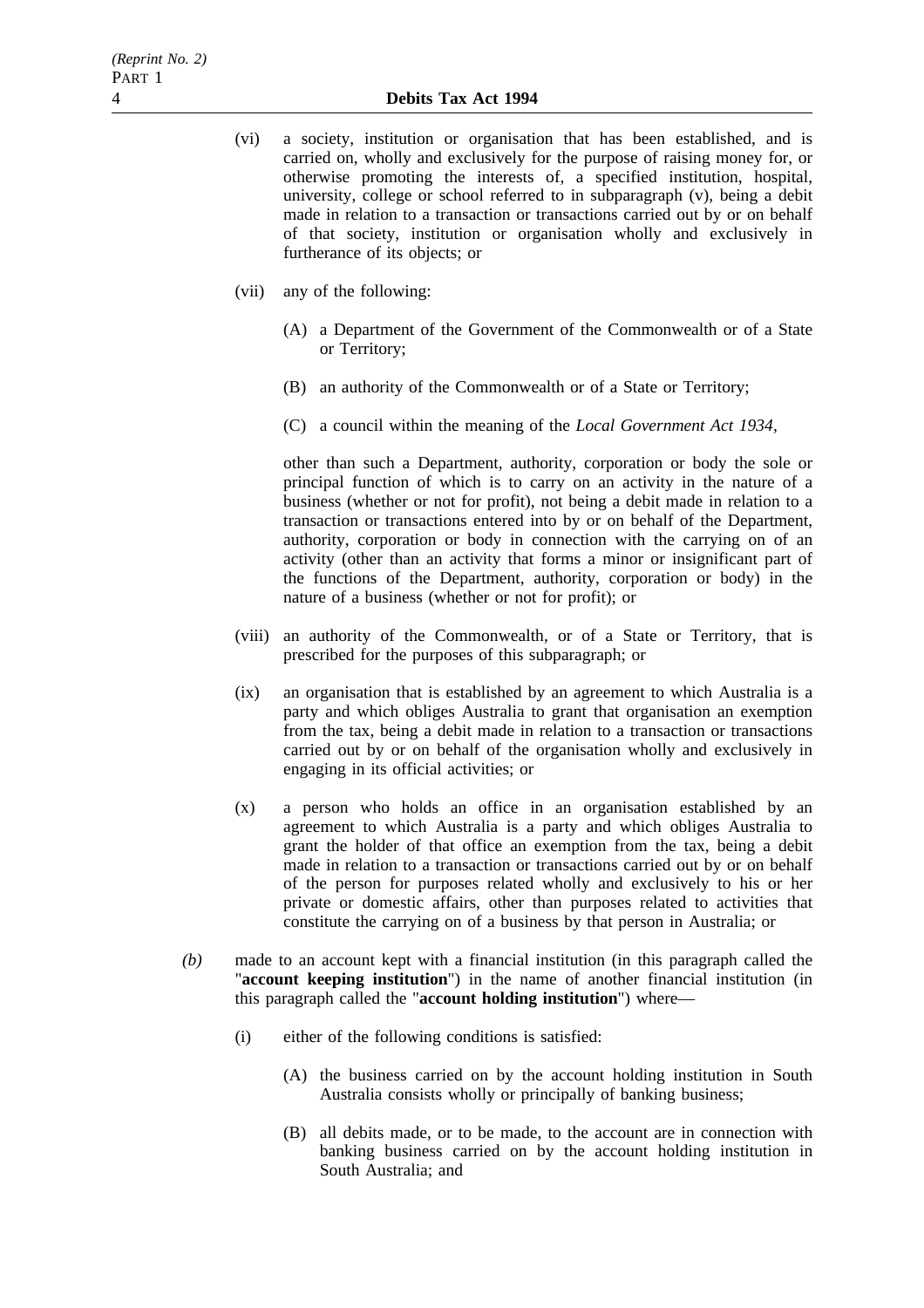- (ii) the debit is not in connection with a cheque drawn on the account keeping institution by the account holding institution where the cheque was, at a time when it was incomplete, delivered by the account holding institution to a customer under an agreement under which the customer was authorised to fill up the cheque; or
- *(c)* the tax in respect of which cannot be recovered from the account holder or account holders by the financial institution with which the account is kept; or
- *(d)* that is made to an account kept with a financial institution that is an "offshore banking unit" (within the meaning of Division 11A of Part III of the *Income Assessment Act 1936* of the Commonwealth), being a debit made in relation to an "offshore banking activity" (within the meaning of section 121B of that Act); or
- *(e)* that is included in a kind or class of debits that is prescribed for the purposes of this paragraph;

"**exempt account**" means an account kept in South Australia in respect of which a certificate of exemption is in force;

"**exempt debit**", in relation to an account, means a debit—

- *(a)* that is—
	- (i) made in error or to correct an error; or
	- (ii) required because of the dishonouring or stopping of a cheque; or
- *(b)* that is made for the purpose of deducting an amount under section 221 YHZC (1A) of the *Income Tax Assessment Act 1936* of the Commonwealth; or
- *(c)* that is made for the purpose of recovering from the account holder an amount equal to an amount of tax that the financial institution has paid or is liable to pay; or
- *(d)* that is made for the purpose of recovering from the account holder an amount in respect of an amount of duty paid or payable under the *Financial Institutions Duty Act 1983*; or
- *(e)* that is included in a kind or class of debits that is prescribed for the purposes of this paragraph;

"**financial institution**" has the same meaning as in the *Cheques Act 1986* of the Commonwealth;

"**goods**" includes water, gas and electricity;

"**incomplete**", in relation to a cheque, means wanting in a material particular necessary for the cheque to be, on its face, a complete cheque;

"**month**" means one of the 12 months of the year;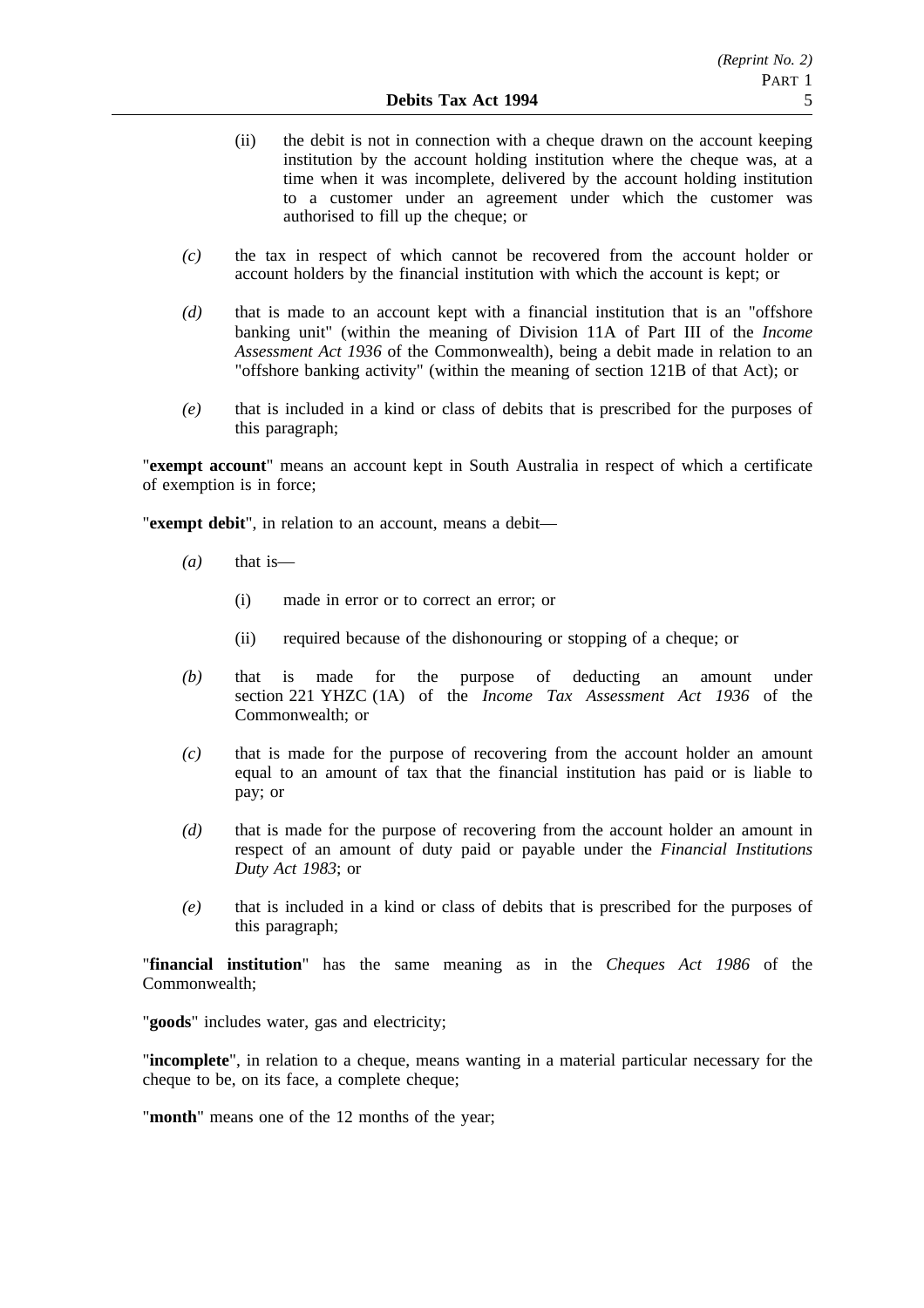"**person**" includes—

- *(a)* a body politic; and
- *(b)* a body corporate; and
- *(c)* a partnership; and
- *(d)* any other unincorporated association or body of persons;

"**tax**" means tax imposed by this Act;

"**taxable account**" means an account (other than an exempt account) kept in South Australia;

"**taxable debit**" means a debit (other than an exempt debit) made to an account.

(2) For the purposes of this Act, a person is to be taken to have been a resident of South Australia at a particular time if—

- *(a)* in the case of a person other than a company—
	- (i) that person resided in South Australia at that time; or
	- (ii) except in the case where the Commissioner is satisfied that that person's permanent place of residence at that time was outside South Australia—that person was domiciled in South Australia at that time;
- *(b)* in the case of a company being a body corporate—
	- (i) the company was incorporated in South Australia at that time; or
	- (ii) if the company was incorporated outside South Australia at that time, at that time the company carried on business in South Australia and either—
		- (A) had its central management and control in South Australia; or
		- (B) had its voting power controlled by shareholders who were residents of South Australia; or
- *(c)* in the case of a company being a partnership or other unincorporated association or body of persons—any member of the partnership or other association or body was a resident of South Australia at that time.

(3) Where a debit made to an account is subsequently reversed, the debit is, for the purposes of this Act, to be taken to be, and to have always been, an exempt debit.

(4) For the purposes of this Act, if a Department, authority, corporation or body referred to in paragraph *(a)*(vii) of the definition of "**excluded debit**" in subsection (1) supplies goods (other than excepted goods) or provides services (other than excepted services) to the public for payment, the supply of those goods or the provision of those services by the Department, authority, corporation or body is to be taken to constitute the carrying on of an activity in the nature of a business by the Department, authority, corporation or body.

\*\*\*\*\*\*\*\*\*\*\*\*\*\*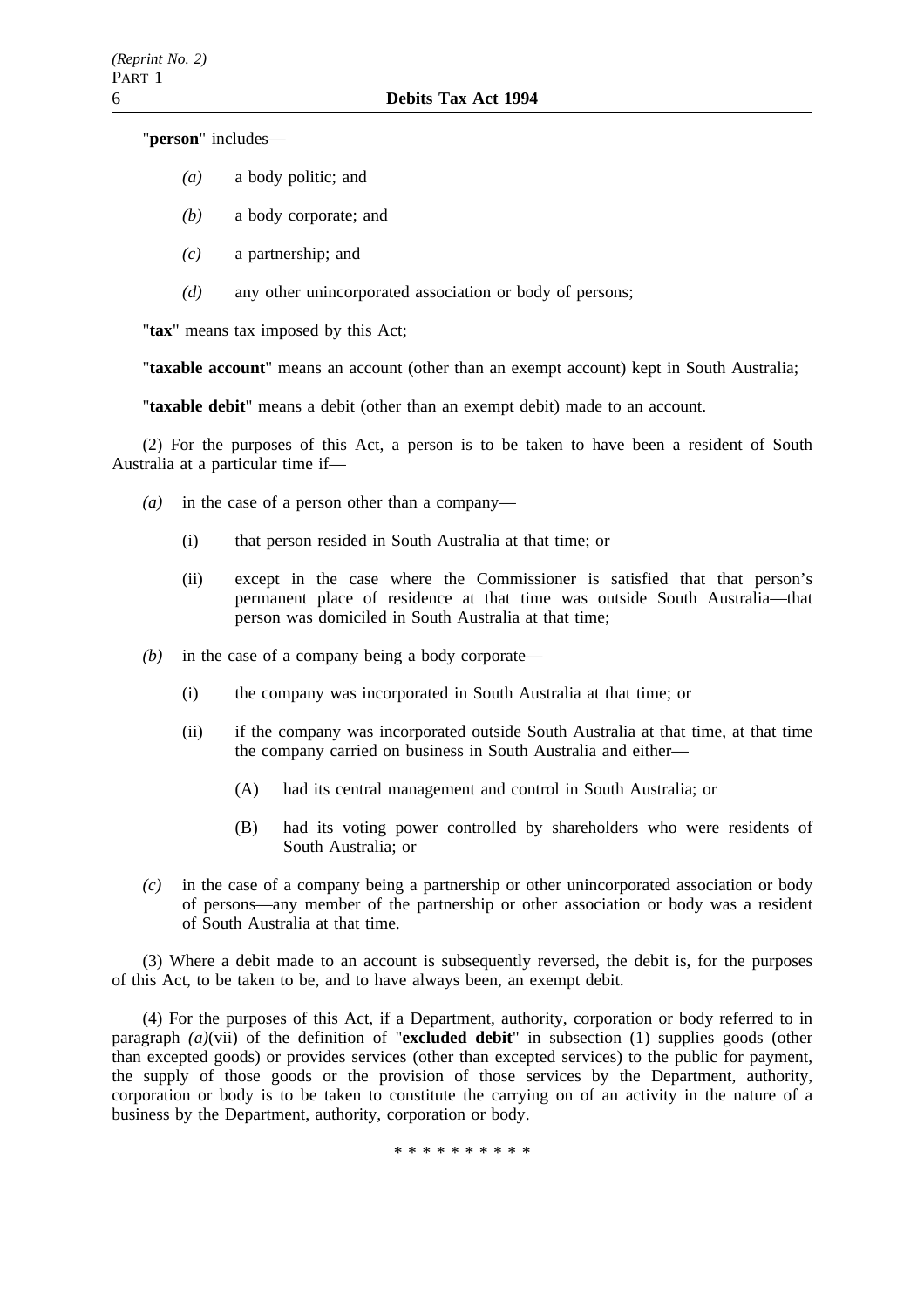(6) Where—

- *(a)* this Act provides that an account holder or person is guilty of an offence; and
- *(b)* the account holder or person is a partnership or an unincorporated association or other body of persons,

that reference to the account holder or person is—

- *(c)* in the case of a partnership—to be read as a reference to each member of the partnership; and
- *(d)* in the case of another unincorporated association or other body of persons—to be read as a reference to each member of the committee of management of the association or body.

(7) Where a liability is imposed on a person, being a partnership or other unincorporated association or body of persons, to pay any tax or other amount under this Act or any penalty tax or interest under Part 5 of the *Taxation Administration Act 1996*, that liability is to be taken to be imposed jointly and severally on the persons who are the members of the partnership or other association or body at the time when the liability arises.

\*\*\*\*\*\*\*\*\*\*

(9) A reference in this Act to an account kept with a financial institution includes a reference to an account kept by way of withdrawable share capital in, or money deposited with, the institution.

\*\*\*\*\*\*\*\*\*\*

#### **Deemed separate debits**

**4.** For the purposes of this Act, a debit that, but for this section, would be a single debit made to an account in respect of two or more account transactions is to be treated as being separate debits in relation to each of those account transactions.

# **Taxation Administration Act**

**5.** This Act should be read together with the *Taxation Administration Act 1996* which makes provision for the administration and enforcement of this Act and other taxation laws.

\*\*\*\*\*\*\*\*\*\*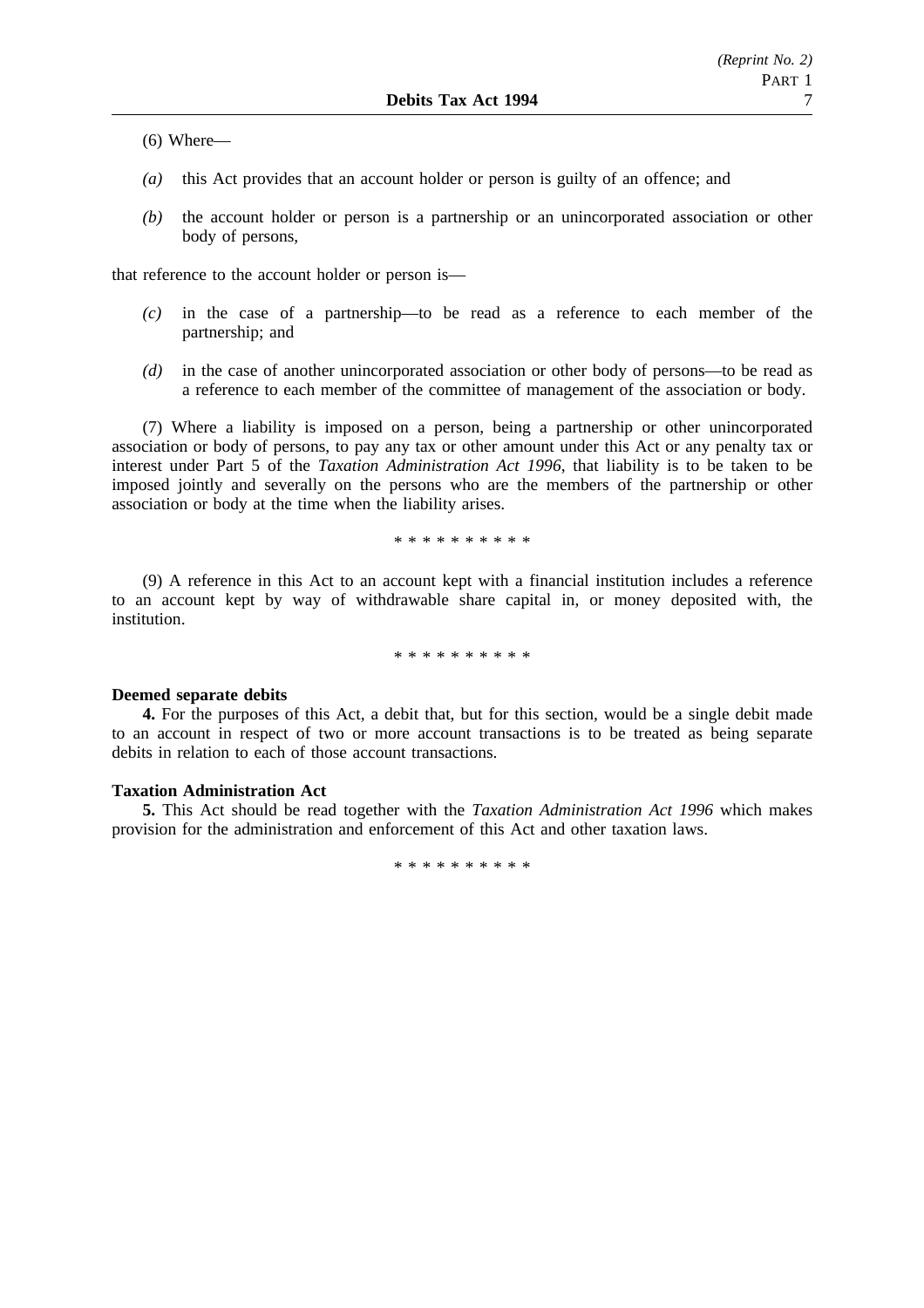# **PART 2 IMPOSITION AND AMOUNT OF TAX**

#### **Imposition of tax**

**8.** (1) Tax is imposed in respect of—

- *(a)* each taxable debit of not less than \$1 made to a taxable account; and
- *(b)* each eligible debit of not less than \$1 made to an exempt account; and
- *(c)* each eligible debit of not less than \$1 made to an account kept outside South Australia if—
	- (i) at the time when the debit is made, the person in whose name, or either or any of the persons in whose names, the account is kept is a resident of South Australia; and
	- (ii) it would be concluded that the account was used in connection with the transaction that resulted in the debit for the purpose, or for purposes that included the purpose, of enabling—
		- (A) the person in whose name, or either or any of the persons in whose names, the account is kept; or
		- (B) any other person,

to avoid liability for payment of the tax that would have been imposed if the debit that resulted from that transaction had been made to an account kept in South Australia.

(2) A reference in this section to a debit made to an account kept outside South Australia includes a reference to a debit made to an account (in this subsection called a "**customer's account**") kept outside South Australia with a building society, credit union or similar body (including an account kept by way of withdrawable share capital in, or money deposited with, the body) where—

- *(a)* another account is kept with a financial institution in the name of the body; and
- *(b)* the customer's account has characteristics such that a cheque may be drawn on the financial institution by the body and, at a time when it is incomplete, be delivered by the body to a customer under an agreement under which—
	- (i) the customer is authorised to fill up the cheque; and
	- (ii) the body is authorised, for the purpose of making a payment to the financial institution to enable the financial institution to honour the cheque, to debit the customer's account.

(3) The conclusion referred to in subsection  $(1)(c)(ii)$  may not be drawn if, under a law of the place where the account is kept, the person concerned would be liable, in relation to the use of the account, to pay tax of a similar kind to the tax imposed by this section.

## **Amount of tax**

**9.** The amount of tax in respect of a taxable debit or eligible debit is the amount set out in Column 2 of the schedule opposite to the reference in Column 1 of the schedule to the range of amounts within which the amount of that debit is included.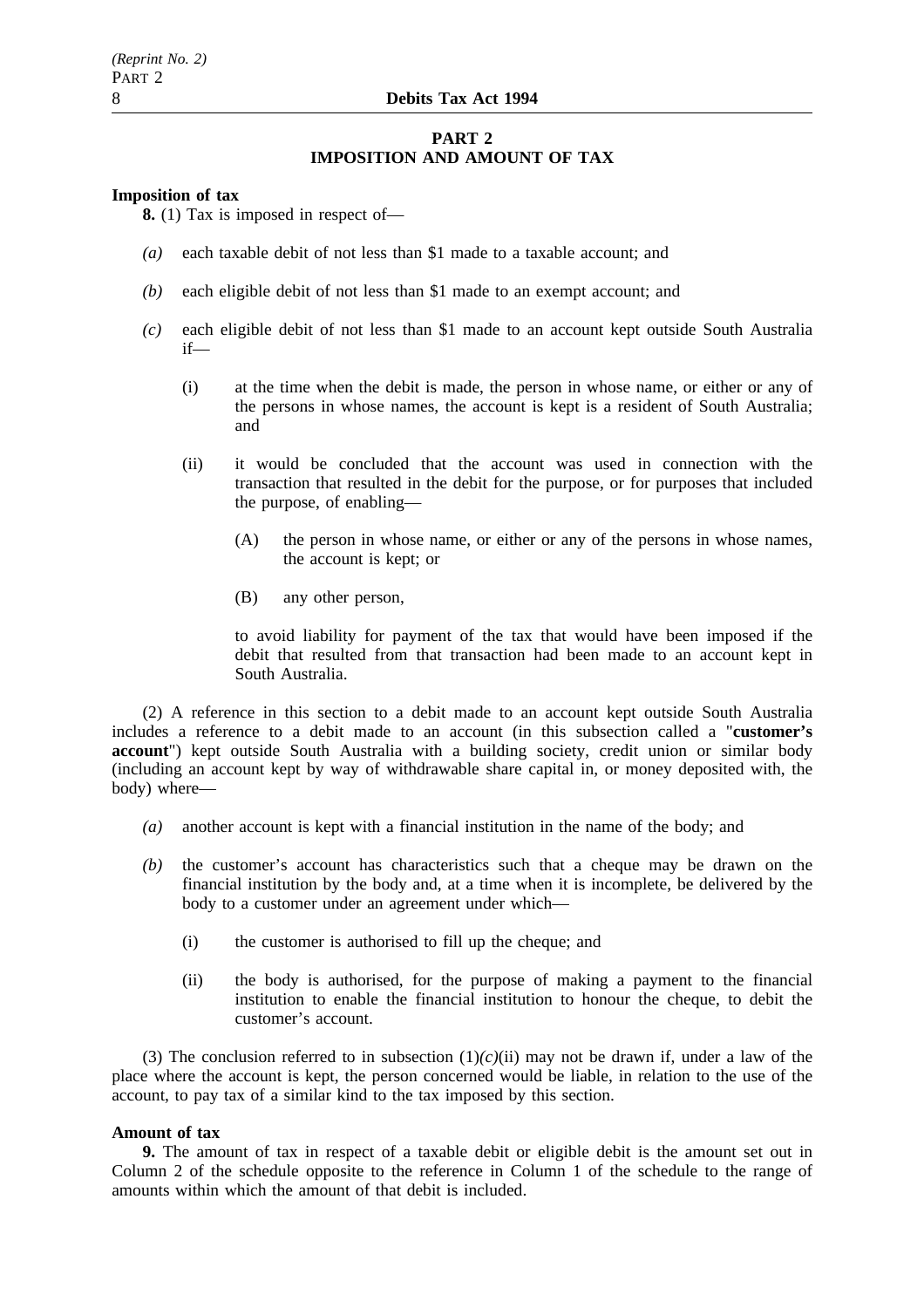# **PART 3 LIABILITY TO TAX**

# **Liability to tax**

**10.** (1) A financial institution with which a taxable account is kept and the account holder (or, if there are two or more account holders, those account holders) are jointly and severally liable to pay the tax imposed by this Act on a taxable debit made to the account.

(2) The account holder of an account other than a taxable account is liable (or, if there are two or more account holders, those account holders are jointly and severally liable) to pay the tax imposed by this Act on an eligible debit made to the account.

(3) A law, or a provision of a law, that purports to exempt a person from liability to pay a tax which could be taken to include tax imposed by this Act is not to be construed as exempting that person from liability to pay tax imposed by this Act unless that law or provision expressly exempts a person from liability to pay tax imposed by this Act.

#### **When tax payable**

**11.** (1) Tax payable on a taxable debit to a taxable account must be paid not later than 14 days after the end of the month during which the debit was made to the account.

(2) The amount specified in an assessment by the Commissioner as tax payable on an eligible debit to an account other than a taxable account must be paid not later than the day specified in the assessment, being a day not less than 14 days—

- *(a)* after the day on which the assessment is served on the person or persons liable to pay the tax; or
- *(b)* if there are two or more persons liable to pay the tax and the assessment is served on them on different days—after the earlier or earliest of those days.

#### **Recovery of tax by financial institutions**

**12.** (1) Where a financial institution pays tax in respect of a taxable debit made to a taxable account kept with the financial institution, the account holder is liable (or, if there are two or more account holders, those account holders are jointly and severally liable) to pay to the financial institution an amount equal to that tax and the financial institution may recover that amount from that account holder (or from either or any of those account holders) as a debt due to the financial institution by action in a court of competent jurisdiction.

(2) An account holder is not (or account holders are not) liable to pay to a financial institution under subsection (1) an amount in respect of an amount of tax that the Commissioner has refunded to the financial institution.

(3) A financial institution may debit an account with an amount that the account holder is (or the account holders are) liable to pay to the financial institution under subsection (1).

(4) Where a financial institution would, but for this section, have power to enter into an agreement or arrangement with the account holder or account holders of a taxable account kept with the financial institution under which the financial institution would be entitled to recover from the account holder or account holders, whether by debiting the account or otherwise, amounts equal to amounts of tax that the financial institution is or becomes liable to pay in respect of taxable debits that have been or are made to that account, nothing in this section prevents the financial institution from entering into such an agreement or arrangement.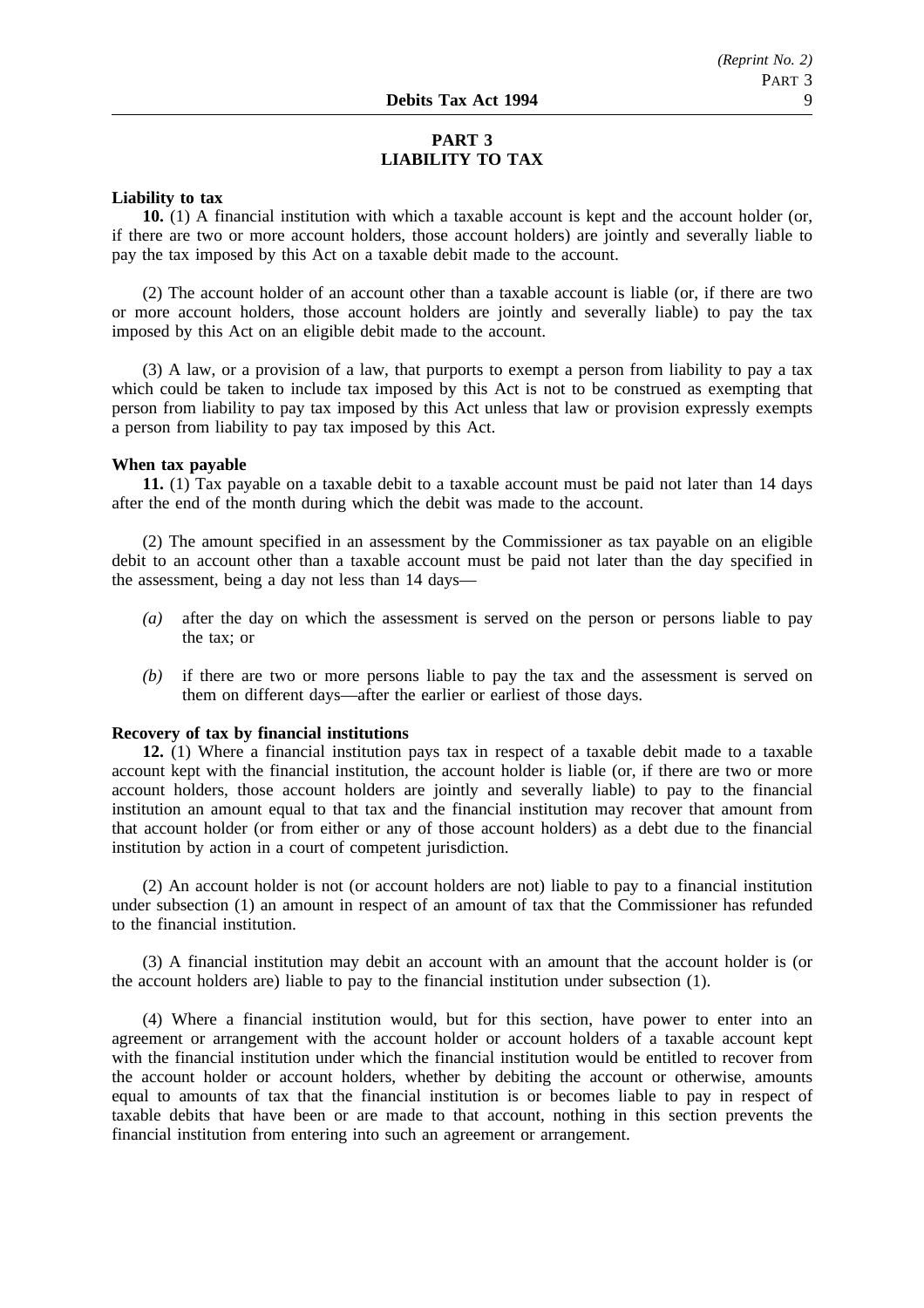# **Certificates of exemption from tax**

**13.** (1) Where an account holder in respect of an account kept in South Australia applies to the Commissioner in accordance with this section for the issue of a certificate of exemption in relation to the account—

- *(a)* if the Commissioner is satisfied that all debits made, or to be made, to the account are, or are likely to be, either excluded debits or exempt debits—the Commissioner must issue a certificate of exemption in relation to the account; or
- *(b)* if the Commissioner is not so satisfied—the Commissioner must refuse the application and must cause notice in writing of the decision in relation to the application to be served, by post or otherwise, on the person who made the application.

(2) A certificate of exemption remains in force until the expiration of the day specified in the certificate as the day of expiry of the certificate or, if no day is specified as the day of expiry of the certificate, until the certificate ceases to be in force by virtue of subsection (6).

- (3) Where the Commissioner—
- *(a)* is notified by the account holder, or either or any of the account holders, of an exempt account that an eligible debit has been, or is to be, made to the account; or
- *(b)* becomes satisfied that an eligible debit has been, or is to be, made to an exempt account,

the Commissioner has a discretionary power to revoke the certificate by notice in writing.

- (4) Subject to subsection (5), where—
- *(a)* an eligible debit has been made to an exempt account; or
- *(b)* the account holder (or one or more of the account holders) of an exempt account expects (or expect) that an eligible debit will be made to the exempt account within the ensuing period of 30 days,

the account holder (or each of the account holders) of the exempt account must, within 7 days, notify the Commissioner in writing accordingly.

Maximum penalty: \$10 000.

(5) Where—

- *(a)* there are two or more account holders of an exempt account; and
- *(b)* one of those account holders notifies the Commissioner in accordance with subsection (4) of an eligible debit to, or expected to be made to, the exempt account,

the other account holder (or account holders) are not required to notify the Commissioner under that subsection of the eligible debit.

(5a) If the Commissioner is not notified of the making of an eligible debit to an exempt account as required under subsection (4), then, for the purposes of Part 5 of the *Taxation Administration Act 1996*—

*(a)* that failure is to be taken to have been a tax default; and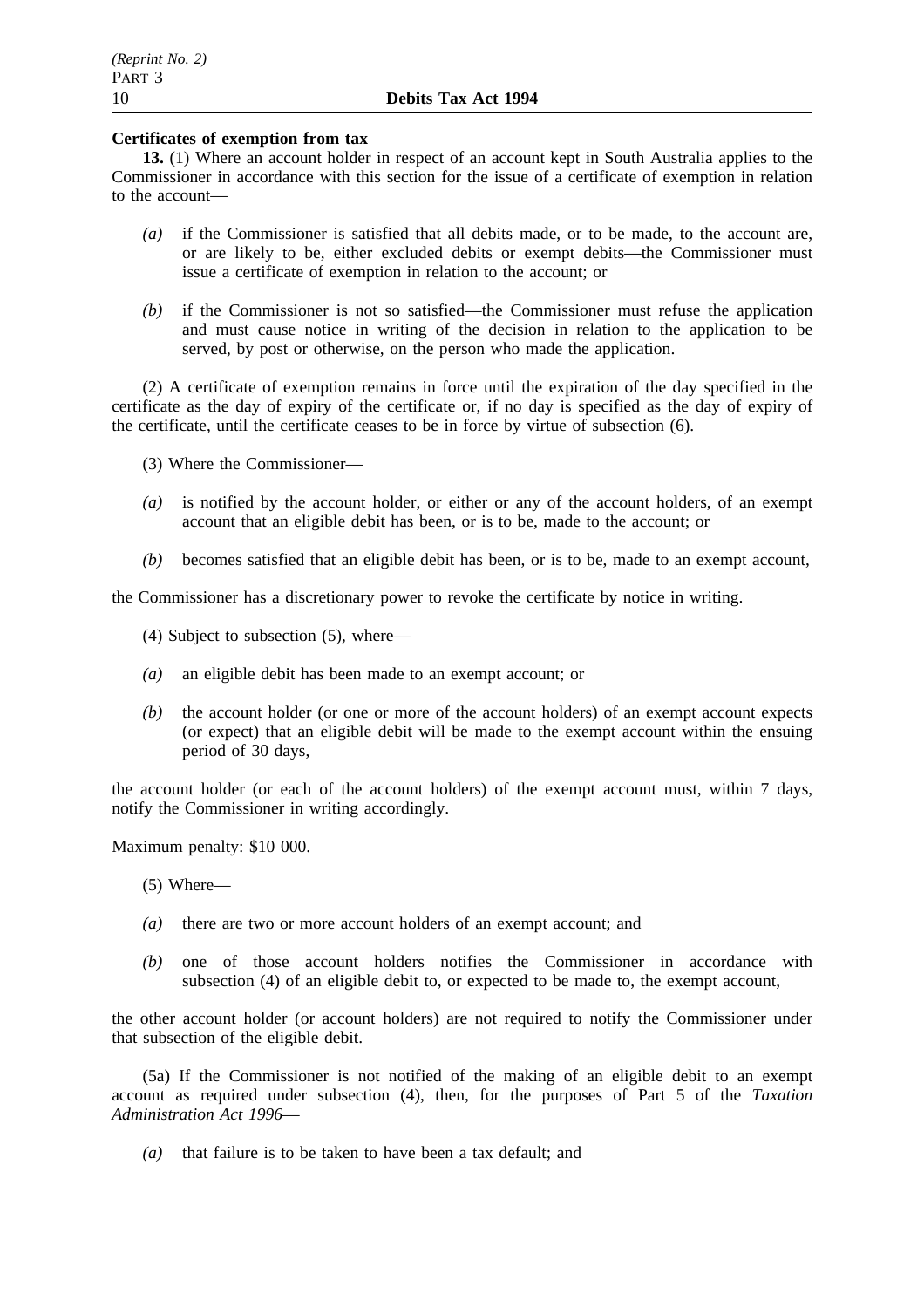*(b)* interest and penalty tax (if any) are to be calculated by reference to the tax payable on the eligible debit as if it had been required to be paid within 7 days after the eligible debit was made to the exempt account.

(6) Where the Commissioner has revoked a certificate of exemption in relation to an account, the Commissioner must serve notice of that revocation—

- *(a)* on the account holder (or, if there are two or more account holders, on each of them); and
- *(b)* on the financial institution with which the account is kept,

and, despite the fact that any day of expiry shown on the certificate has not occurred, the certificate ceases to be in force in relation to the account when the notice is served on the financial institution.

(7) An application made for the issue of a certificate of exemption must be in writing and the person making the application must furnish such information as the Commissioner requires in connection with the consideration of that application.

# **Offences relating to certificates of exemption**

**14.** (1) A person must not—

- *(a)* forge a certificate or utter a certificate knowing it to be forged; or
- *(b)* without lawful authority, alter or sign a certificate; or
- *(c)* deliver a document (not being a certificate) that purports to be a certificate; or
- *(d)* knowingly represent that a certificate is in respect of an account other than the account in respect of which the certificate was issued.

Maximum penalty: \$10 000 or imprisonment for 2 years, or both.

(2) In subsection  $(1)$ —

"**certificate**" means a certificate of exemption.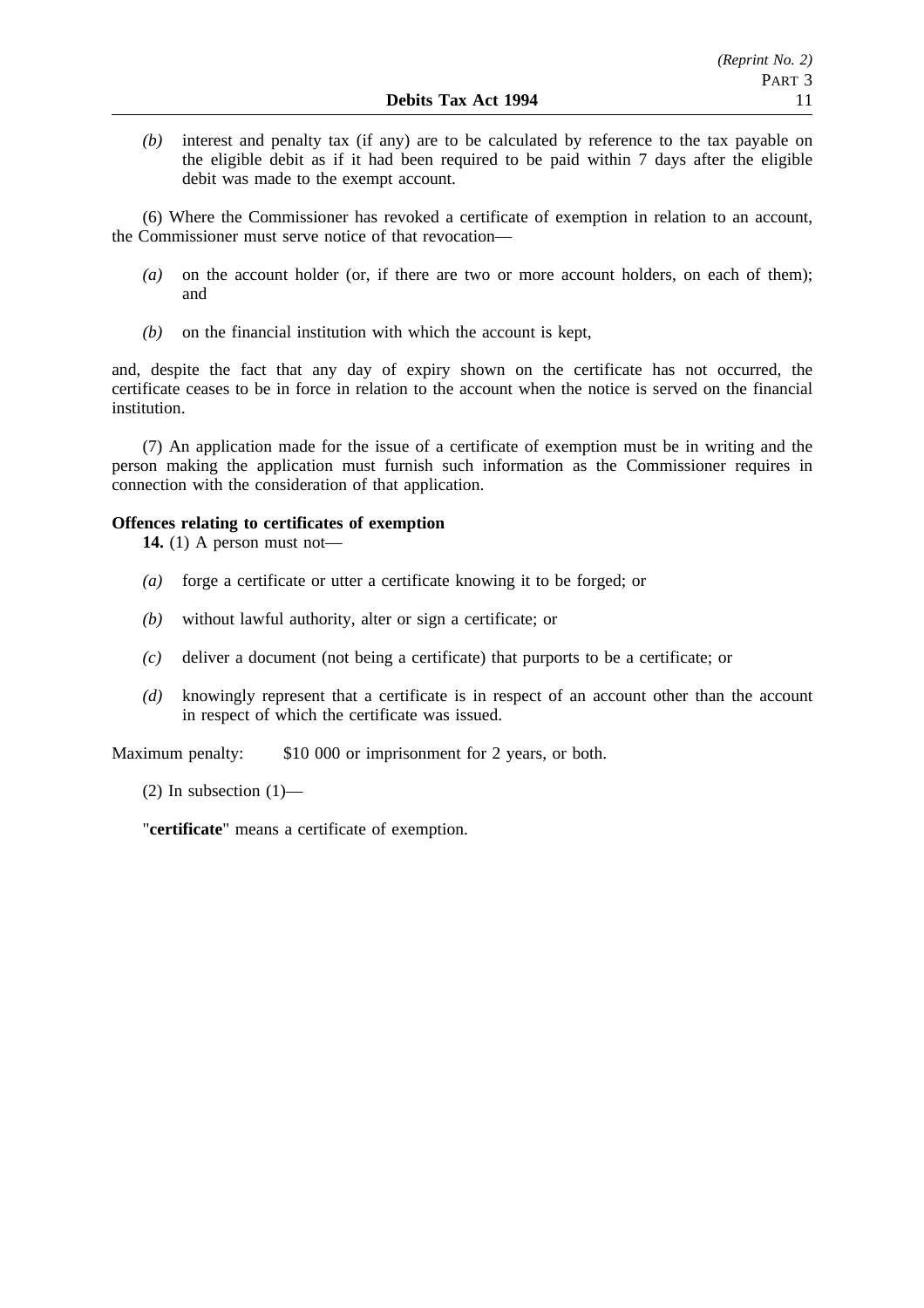#### **PART 4 RETURNS AND REFUNDS**

#### **Returns in respect of taxable debits**

**15.** (1) If, in any month, a taxable debit is made to a taxable account kept with a financial institution, the financial institution must, not later than 14 days after the end of that month or such later date as the Commissioner allows, lodge with the Commissioner a return, or, where subsection (2) applies, returns, relating to all taxable debits made during that month to taxable accounts kept with the financial institution.

(2) A financial institution may, with the consent of the Commissioner, lodge separate returns under subsection (1) in relation to taxable debits made to taxable accounts kept with a particular branch or branches of the financial institution.

(3) Where the Commissioner has reason to believe that an account holder is liable to pay tax by virtue of section 10(2) in respect of an eligible debit or eligible debits made to an account, the Commissioner may, by notice in writing, require that account holder to lodge with the Commissioner, within a time specified in the notice, not being a time earlier than 21 days after the day on which the notice is given, a return relating to all eligible debits in respect of which that account holder is liable to pay tax by virtue of section 10(2) during the period specified in the notice.

(3a) If a return is not lodged with the Commissioner as required under subsection (3) relating to eligible debits in respect of which an account holder is liable to pay tax by virtue of section 10(2), then, for the purposes of Part 5 of the *Taxation Administration Act 1996*—

- *(a)* that failure is to be taken to have been a tax default; and
- *(b)* interest and penalty tax (if any) are to be calculated by reference to the tax payable on the eligible debits as if the tax had been required to be paid within the time within which the return was required to be lodged with the Commissioner.

#### **Refund of amounts incorrectly paid**

**16.** (1) An application under Part 4 of the *Taxation Administration Act 1996* for a refund of tax that has been overpaid by a financial institution under this Act may be made (subject to that Part)—

- *(a)* if the amount has not been recovered by the financial institution from an account holder—by the financial institution; or
- *(b)* if the amount has been so recovered—by the account holder as if the account holder were the financial institution (and hence the taxpayer).

(2) In the case of an application for a refund by an account holder as referred to in subsection (1), the Commissioner is not to refuse to make the refund on the ground that the amount to be refunded has been passed on to the account holder.

#### **Refunds of tax paid on excluded debits**

**17.** (1) Subject to this section, where, on application made by a person in accordance with this section, the Commissioner is satisfied that tax has been paid by a financial institution under this Act in respect of an excluded debit made to a taxable account, the Commissioner must refund the amount of the tax to the person.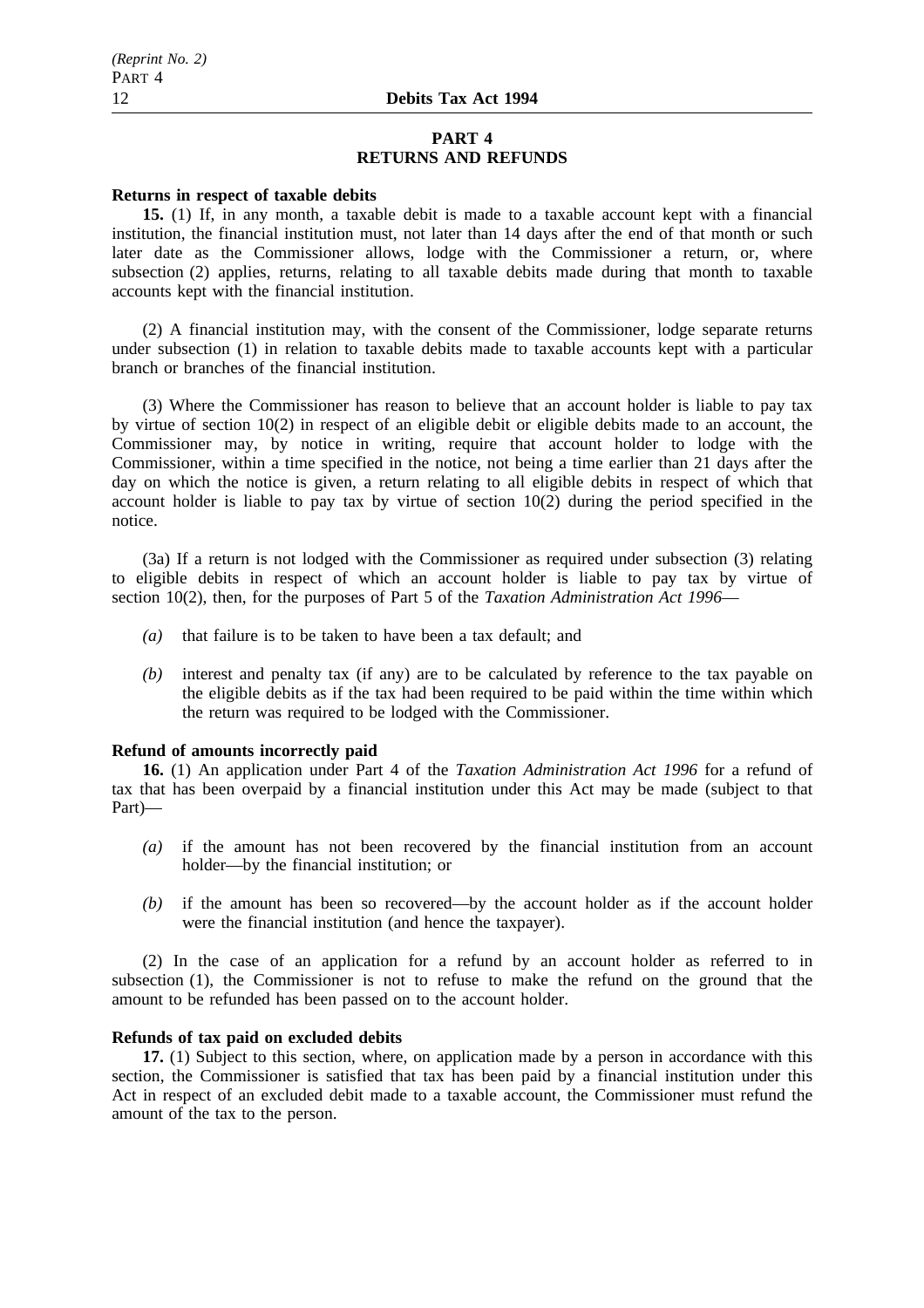- (2) An application may be made under this section—
- *(a)* if the tax has not been recovered by the financial institution from an account holder—by the financial institution; or
- *(b)* if the tax has been so recovered—by the account holder.

(3) In the case of an application for a refund by an account holder as referred to in subsection (2), the Commissioner is not to refuse to make the refund on the ground that the tax to be refunded has been passed on to the account holder.

(4) An application for a refund of tax under this section must be made not later than 5 years after the tax was paid.

- (5) Where—
- *(a)* an application has been made under this section for payment of an amount in respect of tax paid by a financial institution; and
- *(b)* the Commissioner is not satisfied that the tax was paid in respect of an excluded debit made to a taxable account,

the Commissioner must cause notice in writing of the decision in relation to the application to be served on the person by whom the application was made.

> \*\*\*\*\*\*\*\*\*\* \*\*\*\*\*\*\*\*\*\* \*\*\*\*\*\*\*\*\*\* \*\*\*\*\*\*\*\*\*\*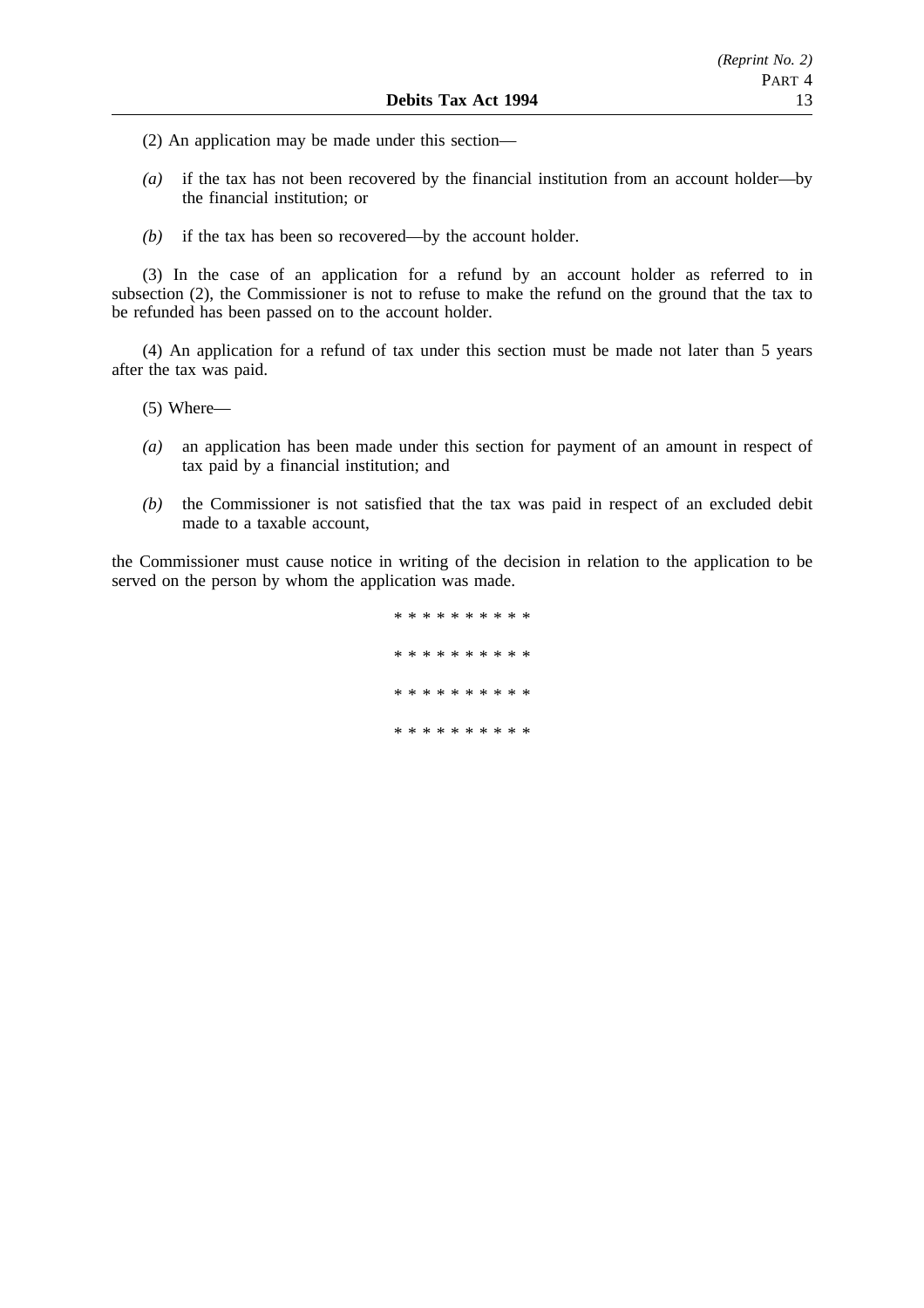# **PART 8 MISCELLANEOUS**

## **Return in relation to exempt accounts**

**44.** (1) A financial institution must, within 2 months, or such further time as the Commissioner allows, after the end of each calendar year, lodge with the Commissioner a return relating to all exempt accounts kept with the financial institution during the year concerned.

- (2) A return required to be lodged by a financial institution under subsection (1) must be—
- *(a)* if the Commissioner agrees to the return being in the form of a disc, tape or other device from which information required by the Commissioner to be contained in the return is capable of being reproduced—in that form; or
- *(b)* in any other case—in writing in accordance with a form approved by the Commissioner and containing such particulars as are required by that form.

\*\*\*\*\*\*\*\*\*\*

# **Regulations**

**53.** (1) The Governor may make regulations, not inconsistent with this Act, for or with respect to any matter that by this Act is required or permitted to be prescribed or that is necessary or convenient to be prescribed for carrying out or giving effect to this Act.

(2) A regulation may create an offence punishable by a fine not exceeding \$750.

\*\*\*\*\*\*\*\*\*\*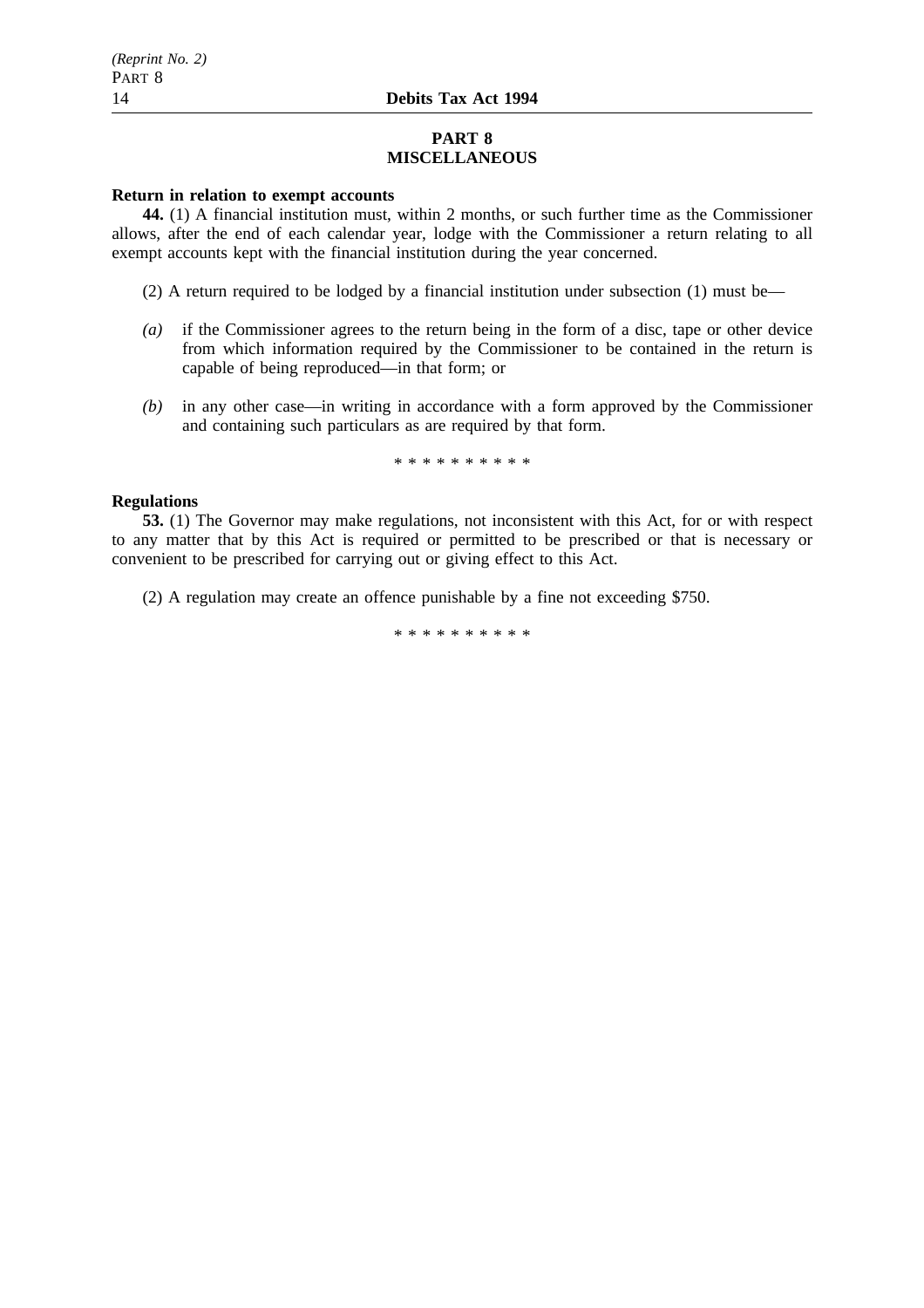# **SCHEDULE**

*Amount of tax*

| Column 1<br>Range of amounts of taxable debits<br>or eligible debits | Column 2<br>Amount of tax |
|----------------------------------------------------------------------|---------------------------|
| Not less than \$1 but less than \$100                                | 30 cents                  |
| Not less than \$100 but less than \$500                              | 70 cents                  |
| Not less than \$500 but less than \$5 000                            | \$1.50                    |
| Not less than \$5 000 but less than \$10 000                         | \$3.00                    |
| \$10,000 or more                                                     | \$4.00                    |
|                                                                      |                           |

\*\*\*\*\*\*\*\*\*\*

J.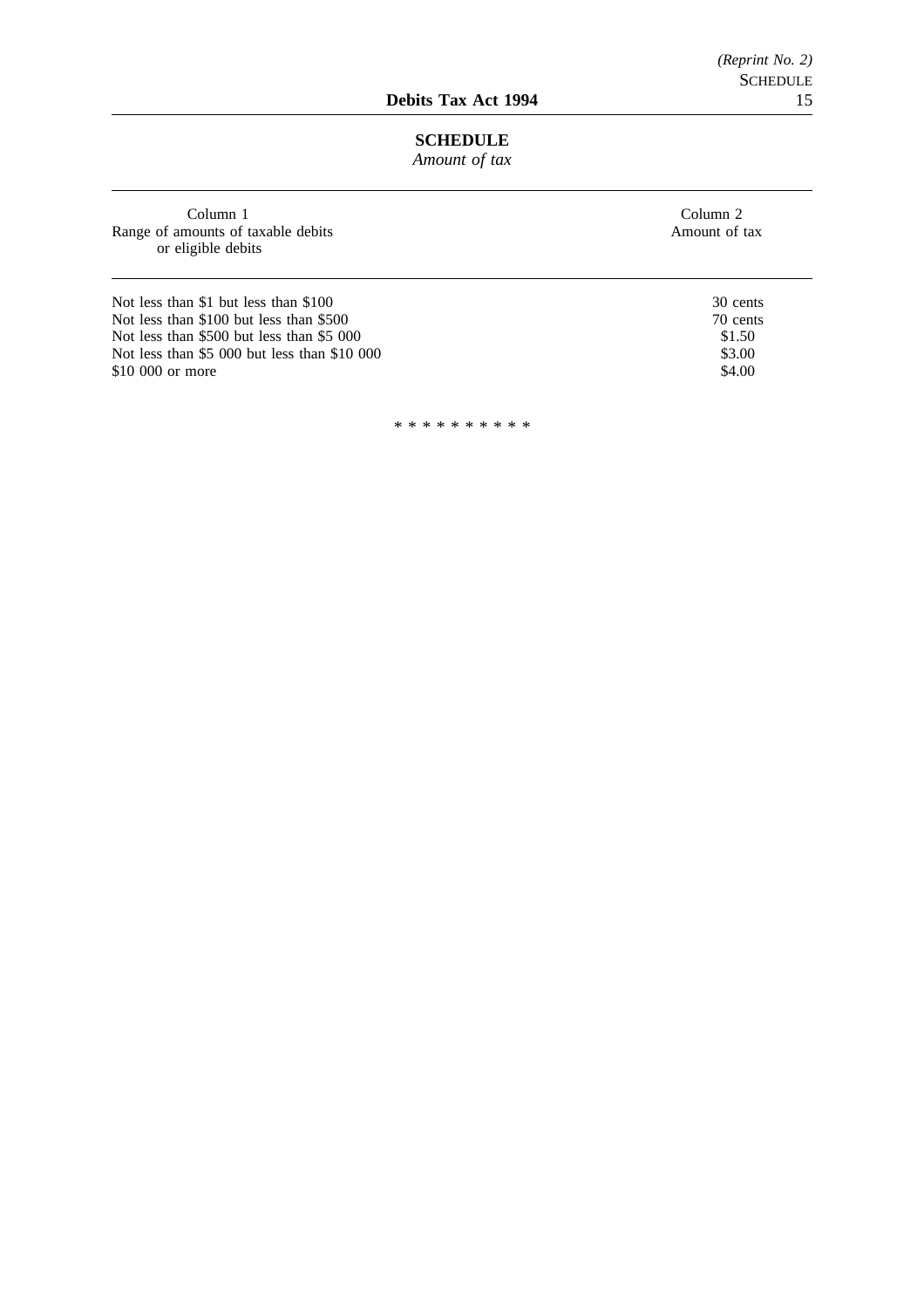# **APPENDIX**

### **LEGISLATIVE HISTORY**

(*entries in bold type indicate amendments incorporated since the last reprint*)

Long title: substituted by 82, 1996, s. 4 **Section 3(1): a b definition of "account" amended by 41, 1999, s. 4(a); paragraph (b) repealed by 41, 1999, s. 4(b) definition of "account transaction" paragraph (b) repealed by 41, 1999, s. 4(c)** definition of "assessment" substituted by 82, 1996, s. 5(a) **definition of "bank" repealed by 41, 1999, s. 4(d) definition of "cheque" substituted by 41, 1999, s. 4(e)** definition of "Commissioner" substituted by 82, 1996, s. 5(b) **definition of "excluded debit" amended by** 82, 1996, Sched. cl. 1; **41, 1999, s. 4(f) definition of "exempt debit" amended by 41, 1999, s. 4(g) definition of "financial institution" substituted by 41, 1999, s. 4(h) definition of "incomplete" amended by 41, 1999, s. 4(i) definition of "non-bank financial institution" repealed by 41, 1999, s. 4(j)** definition of "officer" repealed by 82, 1996, s. 5(c) **definition of "payment order" repealed by 41, 1999, s. 4(k)** Section  $3(5)$ : repealed by 82, 1996, s.  $5(d)$ Section  $3(7)$ : amended by 82, 1996, s.  $5(e)$ , (f) Section 3(8):<br>
Section 3(9):<br>
Section 3(9):<br>
Section 3(9):<br>
Section 3(9): amended by 41, 1999, s.  $4(l)$ Section  $3(10)$ : repealed by 82, 1996, s.  $5(h)$ Section 5: substituted by 82, 1996, s. 6 Sections 6 and 7: repealed by 82, 1996, s. 6 **Section 8(2): amended by 41, 1999, s. 5** Section 9: **amended by 82**, 1996, Sched. cl. 1 Section 11: substituted by 82, 1996, s. 7 Section 12(2): substituted by 82, 1996, s. 8 Section 13(4): amended by 82, 1996, s. 9(a) Section 13(5a): inserted by 82, 1996, s. 9(b) Section 13(6): amended by 82, 1996, Sched. cl. 1 Section  $14(1)$ : amended by 82, 1996, Sched. cl. 1 Part 4 heading: substituted by 82, 1996, s. 10 Section 15(1) - (3): amended by 82, 1996, Sched. cl. 1 Section 15(3a): inserted by 82, 1996, s. 11 Section 16: substituted by 82, 1996, s. 12<br>Section 17(1): amended by 82, 1996, s. 13(a) Section 17(1): amended by 82, 1996, s. 13(a)<br>Section 17(2) - (4): substituted by 82, 1996, s. 13(1) Section 17(2) - (4):<br>Section 17(5):<br>Section 17(5):<br>Section 17(5):<br>Section 17(5): Section 17(5): amended by 82, 1996, Sched. cl. 1<br>Sections 18 - 22: repeated by 82, 1996, s. 14 repealed by 82, 1996, s. 14 Part 5 comprising ss. 23 - 31 and heading repealed by 82, 1996, s. 15 Part 6 comprising ss. 32 - 35 and heading repealed by 82, 1996, s. 15 Part 7 comprising ss. 36 - 43 and heading repealed by 82, 1996, s. 15 Section 44(1) and (2): amended by 82, 1996, Sched. cl. 1 Sections 45 - 52: repealed by 82, 1996, s. 16